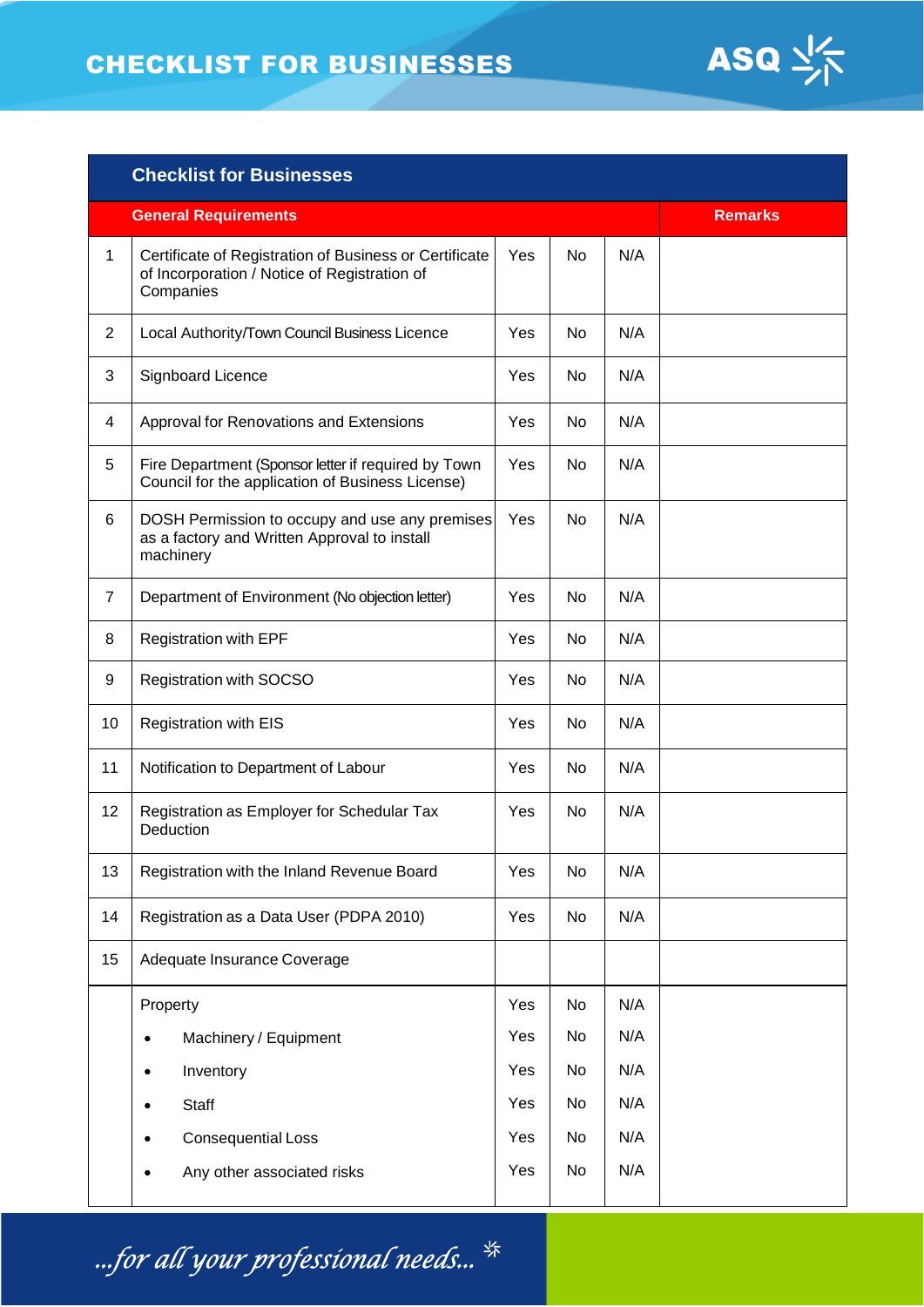# CHECKLIST FOR BUSINESSES



| <b>Checklist for Businesses</b> |                                                                                                                                                                                             |                |     |     |  |
|---------------------------------|---------------------------------------------------------------------------------------------------------------------------------------------------------------------------------------------|----------------|-----|-----|--|
|                                 | <b>Specific Requirements</b>                                                                                                                                                                | <b>Remarks</b> |     |     |  |
| 1                               | Foreign Equity Compliance                                                                                                                                                                   | Yes            | No  | N/A |  |
| 2                               | Manufacturing Licence under ICA 1975                                                                                                                                                        | Yes            | No  | N/A |  |
| 3                               | Service Tax Registration                                                                                                                                                                    | Yes            | No  | N/A |  |
| 4                               | Sales Tax Registration                                                                                                                                                                      | Yes            | No. | N/A |  |
| 5                               | Sales Tax Exemptions                                                                                                                                                                        | Yes            | No. | N/A |  |
| 6                               | <b>Excise Licence</b>                                                                                                                                                                       | Yes            | No. | N/A |  |
| 7                               | Licenced Manufacturing Warehouse (LMW)                                                                                                                                                      | Yes            | No. | N/A |  |
| 8                               | Human Resource Development Fund                                                                                                                                                             | Yes            | No  | N/A |  |
| 9                               | Fire Certificate for Designated Premises                                                                                                                                                    | Yes            | No  | N/A |  |
| 10                              | Occupational Safety and Health Committee                                                                                                                                                    | Yes            | No  | N/A |  |
| 11                              | Safety and Health Officer                                                                                                                                                                   | Yes            | No. | N/A |  |
| 12                              | DOSH Written Approval to install machinery in respect<br>of which a certificate of fitness is prescribed                                                                                    | Yes            | No  | N/A |  |
| 13                              | Serving Written Notice to DOSH for Building<br>Operations or Works of Engineering Construction.                                                                                             | Yes            | No  | N/A |  |
| 14                              | DOE License (various licences required under the law such<br>as license to occupy and use prescribed premises, and etc)                                                                     | Yes            | No. | N/A |  |
| 15                              | Environmental Impact Assessment Report for<br><b>Prescribed Activities</b>                                                                                                                  | Yes            | No  | N/A |  |
| 16                              | Written Notification and Written Approval from DOE<br>(such as construct any building to discharge effluent,<br>sewage, installation of incinerator, fuel burning<br>equipment and Chimney) | Yes            | No  | N/A |  |

...for all your professional needs...  $\frac{4}{3}$